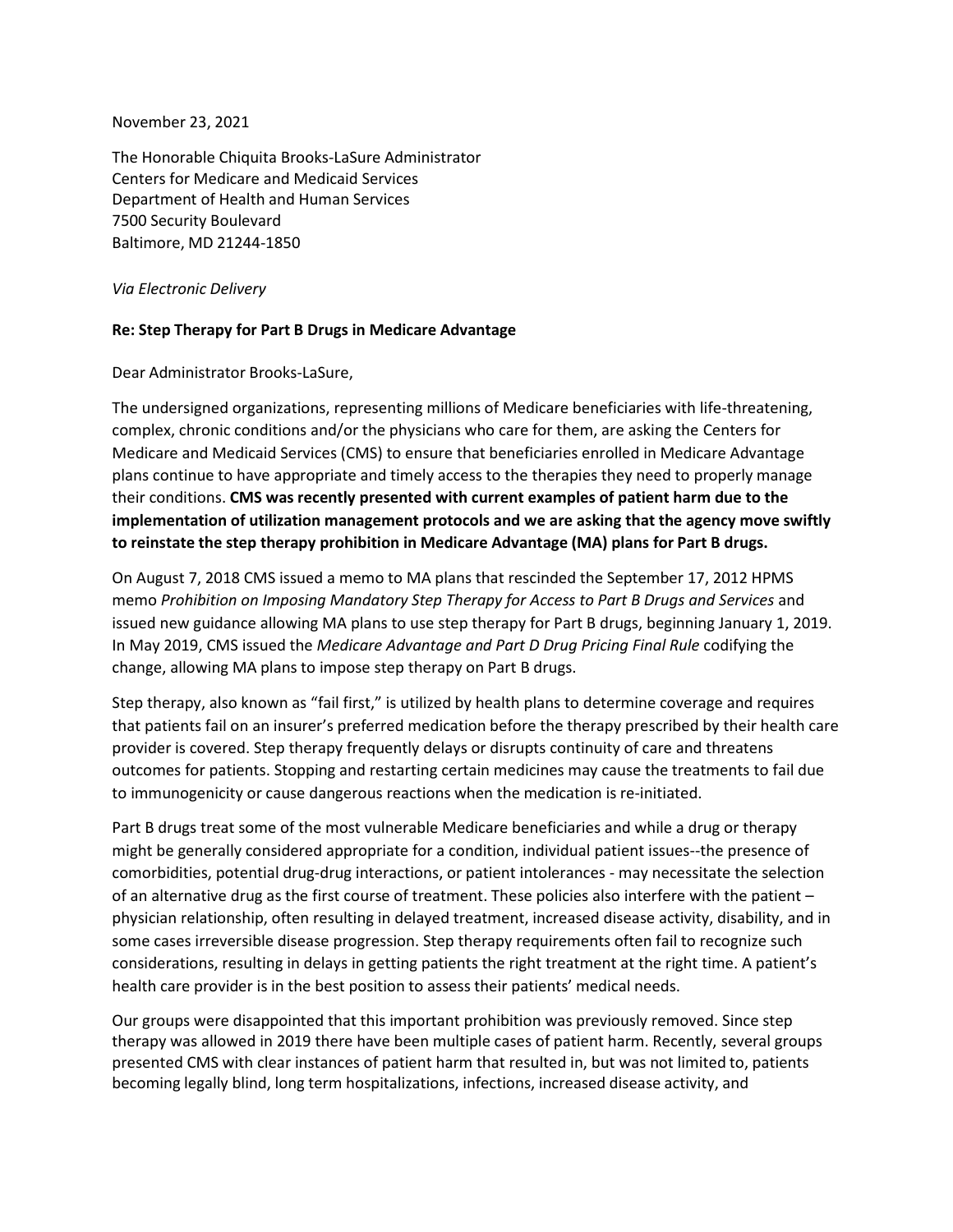disability. We are pleased that CMS took the time to meet with patient and physician stakeholder groups. With open enrollment just around the corner it is important now more than ever to ensure beneficiaries have appropriate access to care when they are selecting their MA plan. **Given that there have been numerous cases of patient harm due to the utilization of step therapy protocols and the fact that beneficiaries receiving Part B covered drugs include some of the most vulnerable in the program,we urge the administration to take immediate action and reverse the harmful decision to allow MA plans to implement step therapy.**

Patients deserve timely access to the most clinically appropriate treatment, and we appreciate CMS taking the health of beneficiaries seriously with a focus on high quality healthcare. We welcome the opportunity to further discuss implementation of the reversal of this policy in greater detail and look forward to working with CMS to ensure Medicare beneficiaries have timely access to life changing therapies. To discuss this matter further or schedule a meeting, please have your staff contact Kayla L. Amodeo, PhD, American Academy of Ophthalmology's Director of Health Policy at [kamodeo@aao.org o](mailto:kamodeo@aao.org)r via phone at 202-210-1797.

*CC: Cheri Rice, Deputy Director, Center for Medicare*

Sincerely,

Allergy & Asthma Network Alliance for Aging Research Alliance for Patient Access American Academy of Allergy, Asthma, and Immunology American Academy of Neurology American Academy of Ophthalmology American Association of Neurological Surgeons American College of Gastroenterology American College of Rheumatology American Gastroenterological Association American Glaucoma Society American Medical Association American Partnership for Eosinophilic Disorders American Society for Gastrointestinal Endoscopy American Society of Anesthesiologists American Society of Cataract and Refractive Surgery American Society of Retina Specialists American Urological Association Arthritis Foundation Association for Clinical Oncology Asthma and Allergy Foundation of America Autoimmune Association Campaign Urging Research for Eosinophilic Disease Cancer Support Community Coalition of Skin Diseases Coalition of State Rheumatology Organizations Color of Crohn's and Chronic illness Community Oncology Alliance Congress of Neurological Surgeons